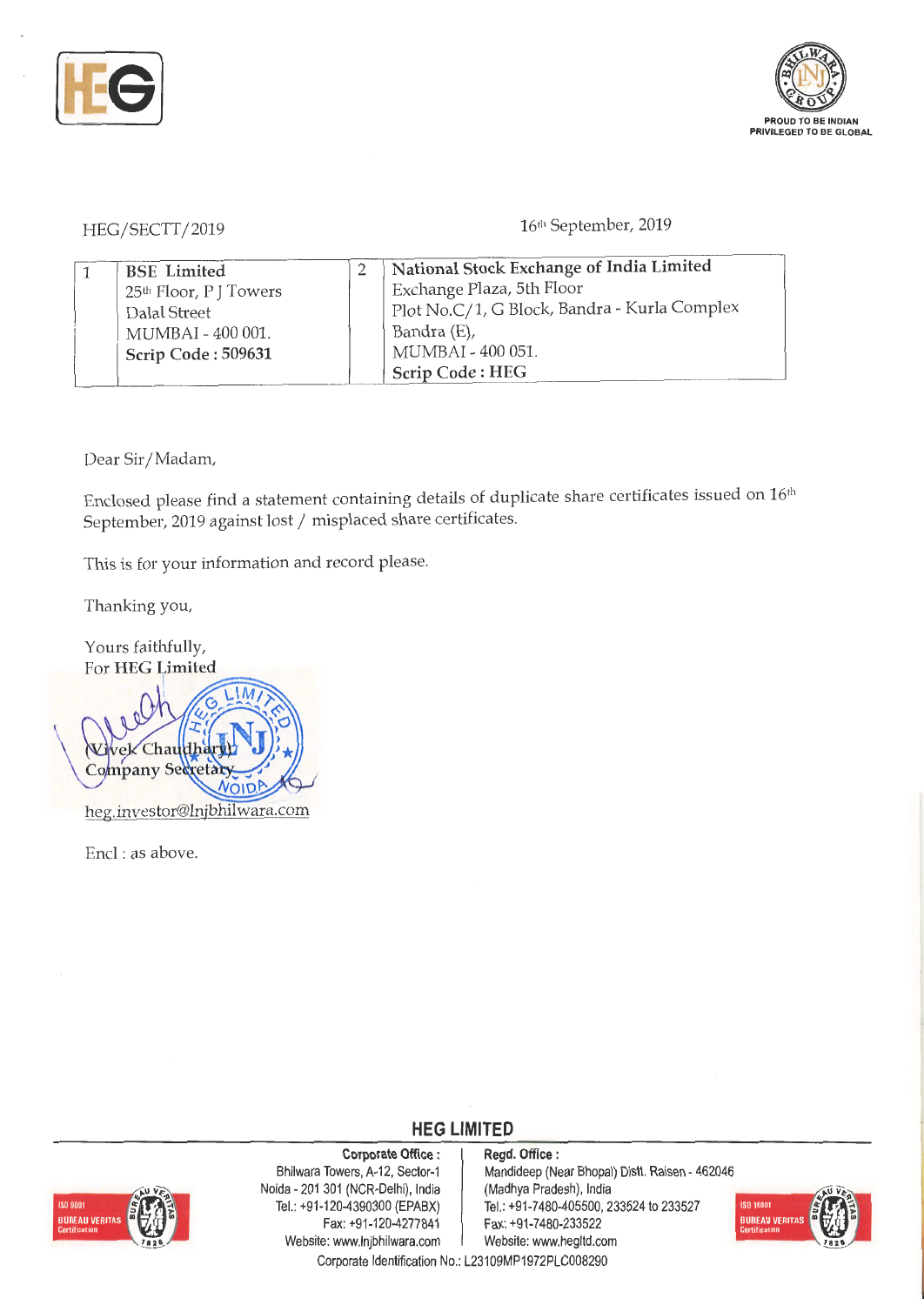## **HLEREGTOOA**

## **Form No . SH -2**

## **Register of Renewed and Duplicate share Certificates**

**[Pu rsuant to sub-section(3) of section 46 of the Companies**  Act, 2013 and rule  $6(3)(a)$  the Companies(Share Capital and Debentures) Rules 2014]

| HEG LIMITED<br>Reference | Remarks           | Date of        |                       | Class Date of Original | Total     | Distinctive            |    | Renewed | Total                | Distinctive  |             | Reasons    | No. of     | Tot No.     |
|--------------------------|-------------------|----------------|-----------------------|------------------------|-----------|------------------------|----|---------|----------------------|--------------|-------------|------------|------------|-------------|
| Folio<br>to entry        | Name of the       | Approval of of | issue of share        |                        |           | number of No.of shares |    | share   | number of            | No.of shares | Date of     | for        | Renewed    | shares      |
| S.MO<br>No.<br>in        | person(s) to      | Renewed/       | shares original certi |                        | shares in |                        |    |         | certificat shares in |              | issue of    | issue      | share      | in the      |
| Register                 | whom              | Duplicate      | share                 | ficate                 | the       | From                   | to |         | the Renewed          | From<br>To   | Renewed/Dup | of Renew   | certificat | Renewed/    |
| of members               | Renewed/Duplicate | share          | certific number       |                        | Original  |                        |    | number  | Share                |              | licate shar | ed/Duplica | e,         | Duplicate   |
|                          | share certificate | certificate    |                       |                        |           |                        |    |         |                      |              |             |            | if         | Share       |
|                          | is issued         | is issued      |                       |                        |           |                        |    |         |                      |              |             | share      | applicable | certificate |
|                          |                   |                |                       |                        |           |                        |    |         |                      |              |             | certificat |            |             |

----------------------------------------

| 2040 | 00060715<br>Duplicate | VANDANA CHAUDHARY  |                 |        |                               |           |          |          |             |                |     |
|------|-----------------------|--------------------|-----------------|--------|-------------------------------|-----------|----------|----------|-------------|----------------|-----|
|      |                       | S K CHAUDHARY      | $16 - 55P - 19$ |        | 159006 50 18603916 18603965 . | 471333 50 | 18603916 | 18603965 | $16-SEP-19$ | $\overline{z}$ | 100 |
|      |                       |                    |                 |        | 324077 50 30328179 30328228   | 471334 50 | 30328179 | 30328228 |             |                |     |
|      |                       | $\sim$             |                 | $\sim$ |                               |           | $\sim$   |          |             |                |     |
| 2041 | 00056040<br>Duplicate | SHIVA DHAR MISRA   |                 |        |                               |           |          |          |             |                |     |
|      |                       |                    | $16-$ SEP-19    |        | 153595 50 18332366 18332415   | 471335 50 | 18332366 | 18332415 | $16-SEP-19$ | $\overline{z}$ | 100 |
|      |                       |                    |                 |        | 318653 50 30056979 30057028   | 471336 50 | 30056979 | 30057028 |             |                |     |
|      |                       |                    |                 |        |                               |           |          |          |             |                |     |
| 2042 | 00020428<br>Duplicate | KAILASH NATH SAHU  |                 |        |                               |           |          |          |             |                |     |
|      |                       | MEENA DEVI SAHU    | $16-SEP-19$     |        | 267845 50 25643963 25644012   | 471337 50 | 25643963 | 25644012 | $16-SEP-19$ | $\overline{5}$ | 88  |
|      |                       |                    |                 |        | 267846 25 25644013 25644037   | 471338 25 | 25644013 | 25644037 |             |                |     |
|      |                       |                    |                 |        | 267847 10 25644038 25644047   | 471339 10 | 25644038 | 25644047 |             |                |     |
|      |                       |                    |                 |        | 267848 2 25644048 25644049    | 471340 2  | 25644048 | 25644049 |             |                |     |
|      |                       |                    |                 |        | 267849 1 25644050 25644050    | 471341 1  | 25644050 | 25644050 |             |                |     |
|      |                       |                    |                 |        |                               |           |          |          |             |                |     |
| 2043 | 00071961<br>Duplicate | BALBIR SINGH KOHLI |                 |        |                               |           |          |          |             |                |     |
|      |                       | HAPPY KOHLI        | $16-SEP-19$     |        | 64238 50 9836841 9836890      | 471342 50 | 9836841  | 9836890  | $16-SEP-19$ | $\overline{2}$ | 100 |
|      |                       |                    |                 |        | 340116 50 32177245 32177294   | 471343 50 | 32177245 | 32177294 |             |                |     |
|      |                       |                    |                 |        |                               |           |          |          |             |                |     |
| 2044 | 00071563<br>Duplicate | PREMWATI BANSAL    |                 |        |                               |           |          |          |             |                |     |
|      |                       |                    | $16-SEP-19$     |        | 83578 50 10803841 10803890    | 471344 50 | 10803841 | 10803890 | $16-SEP-19$ | $\mathbf{1}$   | 50  |
|      |                       |                    |                 |        |                               |           |          |          |             |                |     |

2045 00079330 ARUNA OBEROI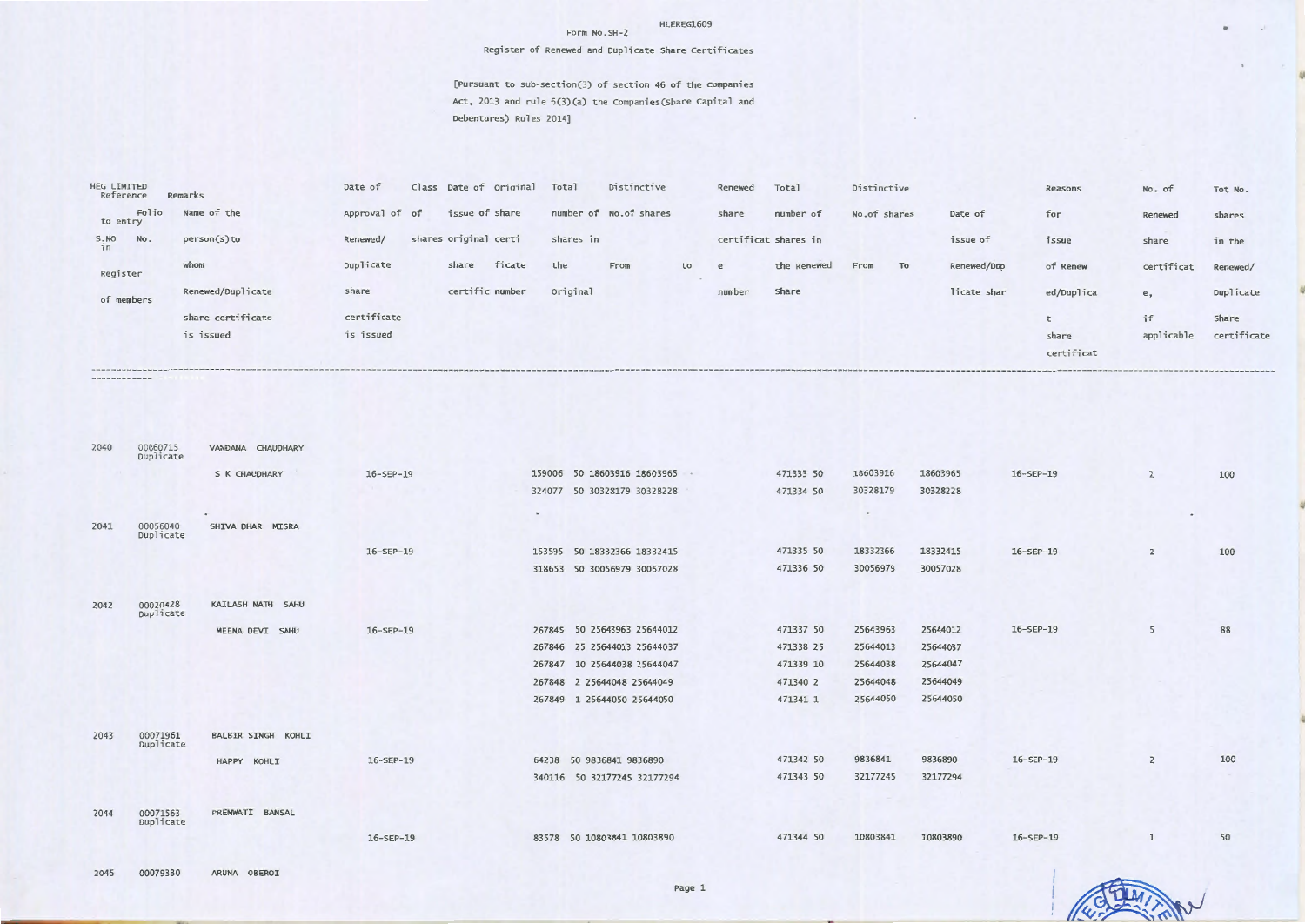|               | Duplicate             |                           |                 | HLEREG1609                                           |           |          |          |               |              | $\blacksquare$ |
|---------------|-----------------------|---------------------------|-----------------|------------------------------------------------------|-----------|----------|----------|---------------|--------------|----------------|
|               |                       | R P OBEROI<br>ASIT OBEROI | $16-SEP-19$     | 63746 50 9812241 9812290                             | 471345 50 | 9812241  | 9812290  | $16-SEP-19$   | 1            | 50             |
| 2046          | 00003704<br>Duplicate | RACHNA DHODY              |                 |                                                      |           |          |          |               |              |                |
|               |                       | DEEPAK DHODHY             | $16 - SEP-19$   | 64359 50 9842891 9842940                             | 471346 50 | 9842891  | 9842940  | $16-SEP-19$   | $\mathbf{1}$ | 50             |
| 2047          | 00003705<br>Duplicate | SWAROOP NARAIN DHODY      |                 |                                                      |           |          |          |               |              |                |
|               |                       |                           | $16-SEP-19$     | 64360 50 9842941 9842990                             | 471347 50 | 9842941  | 9842990  | $16-SEP-19$   | $\mathbf{1}$ | 50             |
| 2048          | 00031738<br>Duplicate | SHRIEEKANT JHUNJHUNWALA   |                 |                                                      |           |          |          |               |              |                |
|               |                       | LALITA DEVI JHUNJHUNWALA  | $16 - SEP - 19$ | 122591 50 16778316 16778365                          | 471348 50 | 16778316 | 16778365 | $16 - SEP-19$ | 1            | 50             |
| 2049          | 00002651<br>Duplicate | SHOBHA AGARWAL            |                 |                                                      |           |          |          |               |              |                |
|               |                       |                           | $16-SEP-19$     | 84703 38 11020115 11020152                           | 471349 38 | 11020115 | 11020152 | $16-SEP-19$   | 5            | 76             |
|               |                       |                           |                 | 219673 25 24854985 24855009                          | 471350 25 | 24854985 | 24855009 |               |              |                |
|               |                       |                           |                 | 219674 10 24855010 24855019                          | 471351 10 | 24855010 | 24855019 |               |              |                |
|               |                       |                           |                 | 219675 2 24855020 24855021                           | 471352 2  | 24855020 | 24855021 |               |              |                |
|               |                       |                           |                 | 219676 1 24855022 24855022                           | 471353 1  | 24855022 | 24855022 |               |              |                |
| $\frac{8}{1}$ |                       |                           |                 | Form No.SH-2                                         |           |          |          |               |              |                |
|               |                       |                           |                 | Register of Renewed and Duplicate Share Certificates |           |          |          |               |              |                |

[Pursuant to sub-section(3) of section 46 of the Companies Act, 2013 and rule 6(3)(a) the Companies (Share Capital and Debentures) Rules 2014]

 $\sim$ 

HEG LIMITED

| 2050 | N0000076<br>Duplicate | NAV RATAN DAMANI           |               |  |                              |            |          |          |                 |  |     |  |
|------|-----------------------|----------------------------|---------------|--|------------------------------|------------|----------|----------|-----------------|--|-----|--|
|      |                       | S N DAMANI                 | $16 - SEP-19$ |  | 19358 50 8038525 8038574     | 471354 50  | 8038525  | 8038574  | $16-$ SEP $-19$ |  | 160 |  |
|      |                       |                            |               |  | 19359 30 8038575 8038604     | 471355 30  | 8038575  | 8038604  |                 |  |     |  |
|      |                       |                            |               |  | 397495 50 36834395 36834444  | 471356 50  | 36834395 | 36834444 |                 |  |     |  |
|      |                       |                            |               |  | 397496 25 36834445 36834469  | 471357 25  | 36834445 | 36834469 |                 |  |     |  |
|      |                       |                            |               |  | 397497 5 36834470 36834474   | 471358 5   | 36834470 | 36834474 |                 |  |     |  |
|      |                       |                            |               |  |                              |            |          |          |                 |  |     |  |
| 2051 | 00068635<br>Duplicate | VISHVEMBHER KUMAR SOMANI   |               |  |                              |            |          |          |                 |  |     |  |
|      |                       | SOMANI<br>VISHEMBHER KUMAR | $16-SEP-19$   |  | 186735 100 18988916 18989015 | 471359 100 | 18988916 | 18989015 | $16 - SEP - 19$ |  | 150 |  |
|      |                       |                            |               |  | 192639 50 21621966 21622015  | 471360 50  | 21621966 | 21622015 |                 |  |     |  |
|      |                       |                            |               |  |                              |            |          |          |                 |  |     |  |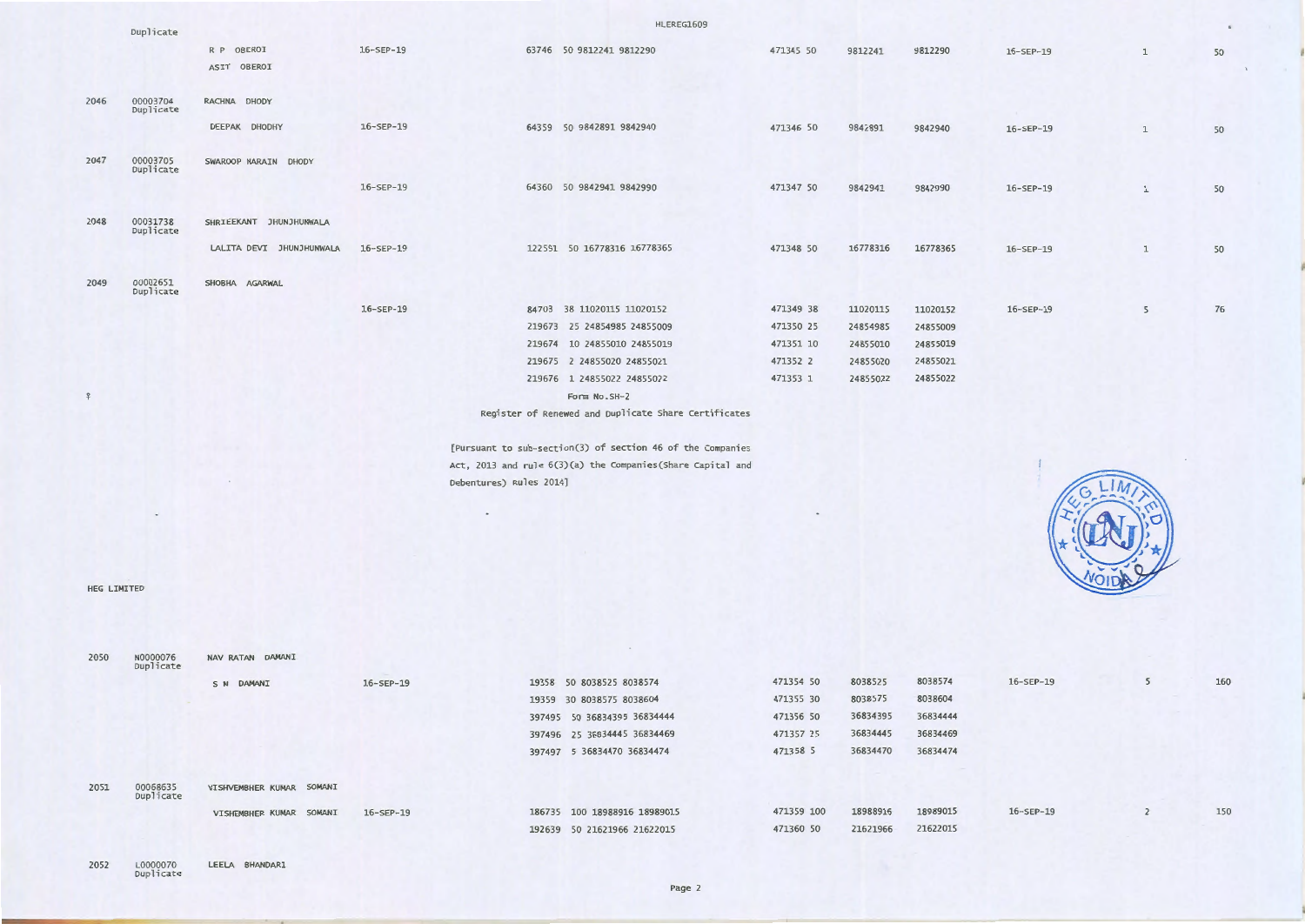|      |                       |                            |                 | HLEREG1609                                                  |                        |                      |                      |             |                |     |
|------|-----------------------|----------------------------|-----------------|-------------------------------------------------------------|------------------------|----------------------|----------------------|-------------|----------------|-----|
|      |                       |                            | $16 - SEP - 19$ | 384554 20 35903008 35903027                                 | 471361 20              | 35903008             | 35903027             | $16-SEP-19$ | $\mathbf{1}$   | 20  |
|      |                       |                            |                 |                                                             |                        |                      |                      |             |                |     |
| 2053 | 00032300<br>Duplicate | KANTI PANDEY               |                 |                                                             |                        |                      |                      |             |                |     |
|      |                       |                            | $16-SEP-19$     | 123271 50 16812316 16812365                                 | 471362 50              | 16812316             | 16812365             | $16-SEP-19$ | $\overline{2}$ |     |
|      |                       |                            |                 | 288110 50 28531114 28531163                                 | 471363 50              | 28531114             | 28531163             |             |                | 100 |
|      |                       |                            |                 |                                                             |                        |                      |                      |             |                |     |
| 2054 | 00045894              | SURESHKUMAR DHANRAJ        |                 |                                                             |                        |                      |                      |             |                |     |
|      | Duplicate             |                            |                 |                                                             |                        |                      |                      |             |                |     |
|      |                       |                            | $16-SEP-19$     | 141699 50 17737566 17737615                                 | 471364 50              | 17737566             | 17737615             | $16-SEP-19$ | $\overline{2}$ | 100 |
|      |                       |                            |                 | 141700 50 17737616 17737665                                 | 471365 50              | 17737616             | 17737665             |             |                |     |
|      |                       |                            |                 |                                                             |                        |                      |                      |             |                |     |
| 2055 | 00006059<br>Duplicate | NISHA HINDUJA              |                 |                                                             |                        |                      |                      |             |                |     |
|      |                       |                            | $16 - SEP - 19$ | 66715 50 9960691 9960740                                    | 471366 50              | 9960691              | 9960740              | $16-SEP-19$ | $\mathbf{1}$   | 50  |
|      |                       |                            |                 |                                                             |                        |                      |                      |             |                |     |
| 2056 | 00063863              | RAJRANCHHOR CHAND BHANDARI |                 |                                                             |                        |                      |                      |             |                |     |
|      | Duplicate             |                            |                 |                                                             |                        |                      |                      |             |                |     |
|      |                       |                            | $16-SEP-19$     | 116950 50 16446096 16446145                                 | 471367 50              | 16446096             | 16446145             | $16-SEP-19$ | 10             | 500 |
|      |                       |                            |                 | 116955 50 16446346 16446395                                 | 471368 50              | 16446346             | 16446395             |             |                |     |
|      |                       |                            |                 | 116956 50 16446396 16446445                                 | 471369 50<br>471370 50 | 16446396             | 16446445             |             |                |     |
|      |                       |                            |                 | 197718 50 21875916 21875965                                 |                        | 21875916             | 21875965             |             |                |     |
|      |                       |                            |                 | 197719 50 21875966 21876015<br>208858 50 22432916 22432965  | 471371 50              | 21875966             | 21876015             |             |                |     |
|      |                       |                            |                 | 208859 50 22432966 22433015                                 | 471372 50<br>471373 50 | 22432916<br>22432966 | 22432965<br>22433015 |             |                |     |
|      |                       |                            |                 | 338895 50 32122508 32122557                                 | 471374 50              | 32122508             | 32122557             |             |                |     |
|      |                       |                            |                 | 452468 50 14362044 14362093                                 | 471375 50              | 14362044             | 14362093             |             |                |     |
|      |                       |                            |                 | 452469 50 14362094 14362143                                 | 471376 50              | 14362094             | 14362143             |             |                |     |
|      |                       |                            |                 |                                                             |                        |                      |                      |             |                |     |
| 2057 | 00063224              | ANAND D TAMBE              |                 |                                                             |                        |                      |                      |             |                |     |
|      | Duplicate             |                            |                 |                                                             |                        |                      |                      |             |                |     |
|      |                       |                            | $16-SEP-19$     | 327094 50 30478666 30478715                                 | 471377 50              | 30478666             | 30478715             | $16-SEP-19$ | $\mathbf{1}$   | 50  |
|      |                       |                            |                 |                                                             |                        |                      |                      |             |                |     |
| 2058 | 00006954<br>Duplicate | THANCHAND SETH             |                 |                                                             |                        |                      |                      |             |                |     |
|      |                       |                            | $16-SEP-19$     | 67615 50 10005691 10005740                                  | 471378 50              | 10005691             | 10005740             | $16-SEP-19$ | $\mathbf{1}$   | 50  |
|      |                       |                            |                 |                                                             |                        |                      |                      |             |                |     |
| 2059 | 00011825              | ABHAY A SHAH               |                 |                                                             |                        |                      |                      |             |                |     |
|      | Duplicate             |                            |                 |                                                             |                        |                      |                      |             |                |     |
|      |                       |                            | $16-SEP-19$     | 72486 50 10249241 10249290                                  | 471379 50              | 10249241             | 10249290             | $16-SEP-19$ | 7              | 176 |
|      |                       |                            |                 | 91300 38 11267806 11267843                                  | 471380 38              | 11267806             | 11267843             |             |                |     |
|      |                       |                            |                 | 244895 50 25266755 25266804                                 | 471381 50              | 25266755             | 25266804             |             |                |     |
|      |                       |                            |                 | 244896 25 25266805 25266829                                 | 471382 25              | 25266805             | 25266829             |             |                |     |
|      |                       |                            |                 | 244897 10 25266830 25266839                                 | 471383 10              | 25266830             | 25266839             |             |                |     |
|      |                       |                            |                 | 244898 2 25266840 25266841                                  | 471384 2               | 25266840             | 25266841             |             |                |     |
| 우    |                       |                            |                 | Form No.SH-2                                                |                        |                      |                      |             |                |     |
|      |                       |                            |                 | Register of Renewed and Duplicate Share Certificates        |                        |                      |                      |             |                |     |
|      |                       |                            |                 |                                                             |                        |                      |                      |             |                |     |
|      |                       |                            |                 | [Pursuant to sub-section(3) of section 46 of the Companies  |                        |                      |                      |             |                |     |
|      |                       |                            |                 | Act, 2013 and rule 6(3)(a) the Companies (Share Capital and |                        |                      |                      |             |                |     |

s

Debentures) Rules 2014]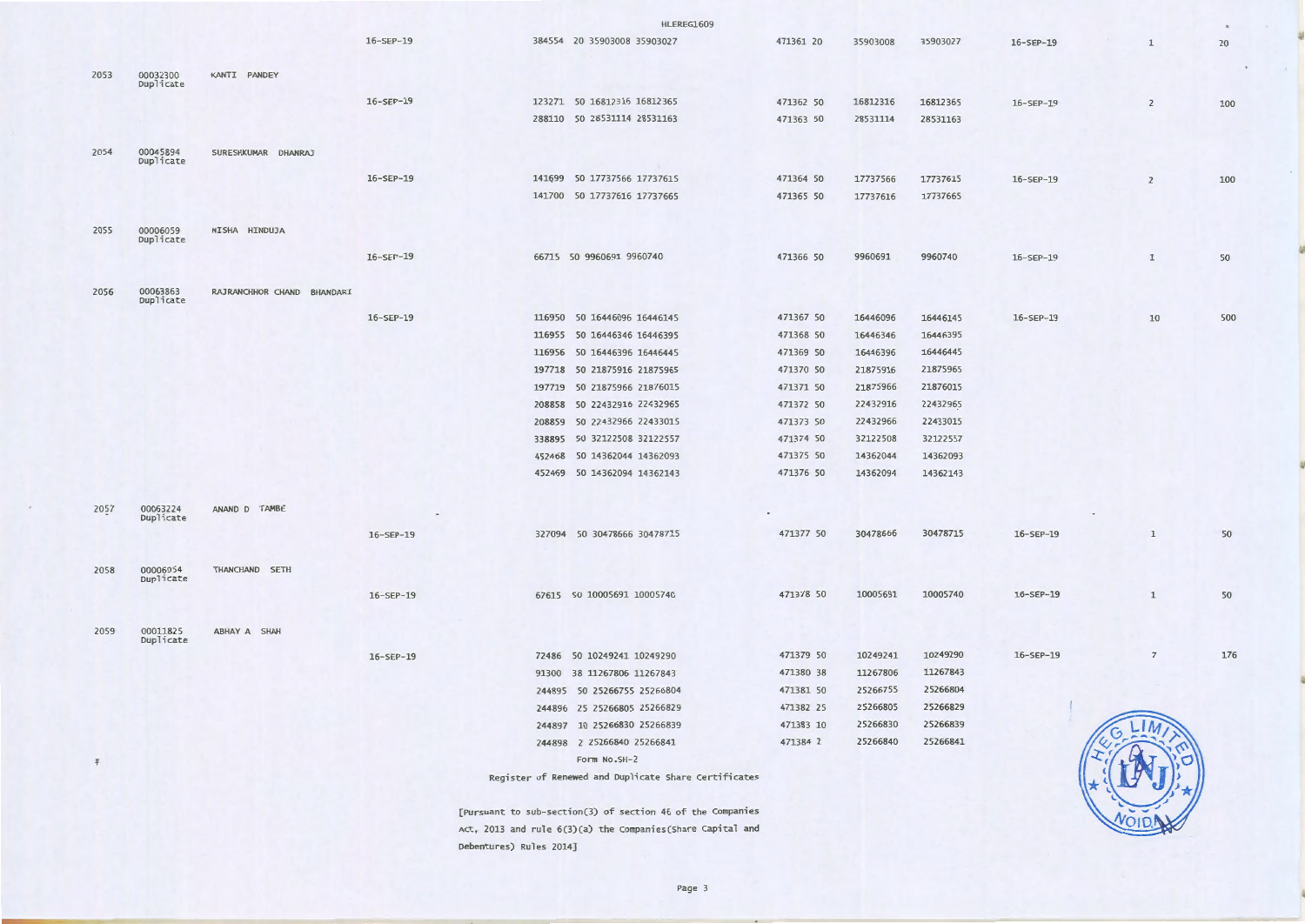| 2060 | 00078810<br>Duplicate | GOVIND AGRAWAL          |               |                                   |           |          |          |                 |                |     |
|------|-----------------------|-------------------------|---------------|-----------------------------------|-----------|----------|----------|-----------------|----------------|-----|
|      |                       |                         | $16-SEP-19$   | 295789 50 28914573 28914622       | 471386 50 | 28914573 | 28914622 | $16-SEP-19$     | $\mathfrak{1}$ | 50  |
| 2061 | 00034018<br>Duplicate | BHUPENDRA SHAH          |               |                                   |           |          |          |                 |                |     |
|      |                       |                         | $16-SEP-19$   | 125329 50 16919066 16919115       | 471387 50 | 16919066 | 16919115 | $16-SEP-19$     | $\overline{2}$ | 100 |
|      |                       |                         |               | 290263 50 28638505 28638554       | 471388 50 | 28638505 | 28638554 |                 |                |     |
| 2062 | 00045304<br>Duplicate | NASIMBANU MEMON         |               |                                   |           |          |          |                 |                |     |
|      |                       |                         | $16-SEP-19$   | 306070   50   29427877   29427926 | 471389 50 | 29427877 | 29427926 | $16-$ SEP $-19$ | $\overline{2}$ | 100 |
|      |                       |                         |               | 306071 50 29427927 29427976       | 471390 50 | 29427927 | 29427976 |                 |                |     |
| 2063 | 00039277<br>Duplicate | VINOD MAHASUKHLAL MODY  |               |                                   |           |          |          |                 |                |     |
|      | $\qquad \qquad$       |                         | $16-SEP-19$   | 133624 50 17333816 17333865       | 471391 50 | 17333816 | 17333865 | $16-$ SEP $-19$ | $\mathbf{1}$   | 50  |
| 2064 | 00034716              | SUNIL KUMAR JAIN        |               |                                   |           |          |          |                 |                |     |
|      | Duplicate             |                         |               |                                   |           |          |          |                 |                |     |
|      |                       |                         | $16-SEP-19$   | 291056 50 28678155 28678204       | 471392 50 | 28678155 | 28678204 | $16-$ SEP-19    | $\mathbf{1}$   | 50  |
| 2065 | 00061093<br>Duplicate | HEMANT BABU BHAI PATEL  |               |                                   |           |          |          |                 |                |     |
|      |                       | <b>BABUBHAI K PATEL</b> | $16-SEP-19$   | 324531 50 30350643 30350692       | 471393 50 | 30350643 | 30350692 | $16-$ SEP-19    | $\mathbf{1}$   | 50  |
| 2066 | 00085915              | V B KRISHNE GOWDA       |               |                                   |           |          |          |                 |                |     |
|      | Duplicate             |                         |               |                                   |           |          |          |                 |                |     |
|      |                       | NARASAMMA K GOWDA       | $16-SEP-19$   | 295617 50 28905973 28906022       | 471394 50 | 28905973 | 28906022 | $16-$ SEP $-19$ | $\mathbf{1}$   | 50  |
| 2067 | 00092924<br>Duplicate | KAMAL KUMAR JAIN        |               |                                   |           |          |          |                 |                |     |
|      |                       |                         | $16 - SEP-19$ | 470703 50 7729951 7730000         | 471395 50 | 7729951  | 7730000  | $16-SEP-19$     | $\overline{2}$ | 100 |
|      |                       |                         |               | 470704 50 7730001 7730050         | 471396 50 | 7730001  | 7730050  |                 |                |     |
| 2068 | 00065380              | PUSHPA LADSARIYA        |               |                                   |           |          |          |                 |                |     |
|      | Duplicate             | RADHKRISHNA LADSARIYA   | $16-SEP-19$   | 329973 50 30622616 30622665       | 471397 50 | 30622616 | 30622665 | $16-SEP-19$     | $\mathbf{1}$   | 50  |
| 2069 | N0000091              | NAAZBANOO J IRANI       |               |                                   |           |          |          |                 |                |     |
|      | Duplicate             |                         |               |                                   |           |          |          |                 |                |     |
|      |                       | MISS BENYFER J IRANI    | $16-SEP-19$   | 19370 40 8038865 8038904          | 471398 40 | 8038865  | 8038904  | $16-SEP-19$     | $\mathbf{1}$   | 40  |

Page 4

HEG LIMITED

2059 00011825

ABHAY A SHAH

 $\sim$ 

 $16-SEP-19$ 

471385 1

25266842 25266842

 $16-$ SEP- $19$ 

244899 1 25266842 25266842

l.  $\omega$  .

 $\epsilon$ 

 $\overline{a}$